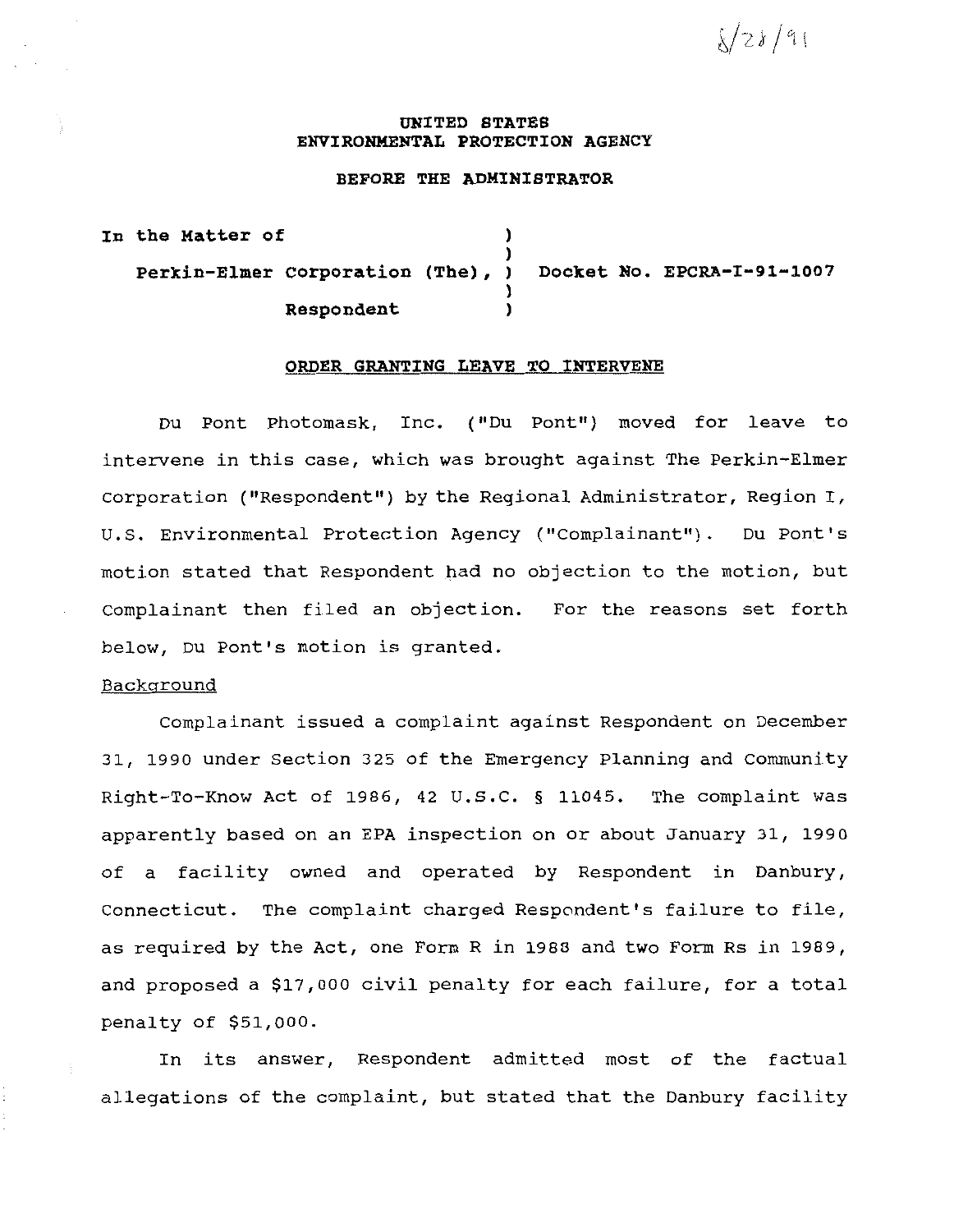had been sold to Du Pont; and Respondent challenged the penalty assessment. Du Pont moved to intervene, asserting that it is a wholly-owned subsidiary of E.I. du Pont de Nemours and company, that it had purchased Respondent's Danbury facility on March 16, 1990, and that it is required by the purchase agreement to bear responsibility for any penalty arising out of the instant proceeding. (A copy of the purchase agreement was attached to Du Pont's motion.) As noted, Du Pont's motion stated that Respondent did not object to its intervention, but Complainant then did object.

#### Arguments of Du Pont and Complainant

Du Pont claimed that, because of its financial responsibility for any civil penalty, its interests are inadequately represented by the parties. Moreover, Du Pont argued, its participation would aid an expeditious resolution of the case, because its financial responsibility would make it an effective negotiator of a settlement with Complainant; and Du Pont noted the encouragement of settlement in Section 22.18 of the Agency's Consolidated Rules of Practice (40 C.F.R. § 22.18).

Complainant observed that section 22.11 of the Consolidated Rules (40 C.F.R. § 22.11), which governs Du Pont's motion to intervene, requires that an intervention satisfy each of three criteria; and Complainant contended that Du Pont fails to satisfy any of them. First, Section 22.11 requires that an intervention not unduly prolong the case; and Complainant argued that such prolongation would be exactly the consequence of Du Pont's exercise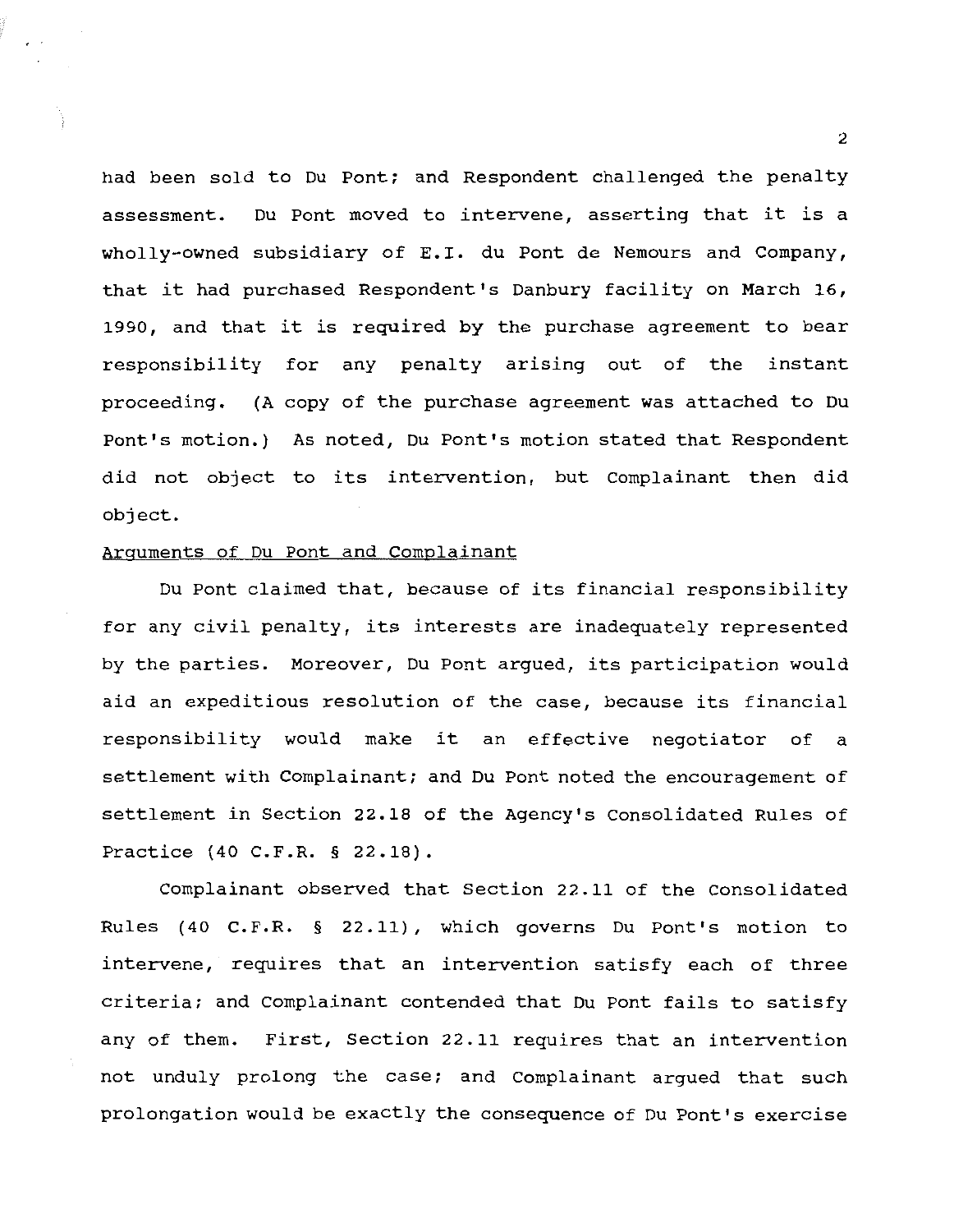of the rights accorded a party by the Consolidated Rules.

Second, Section 22.11 requires that the intervenor be adversely affected by a final order; and Complainant argued that the purchase agreement for the Danbury facility is insufficiently clear on Respondent's financial responsibility for a civil penalty imposed in this proceeding. Third, Section 22.11 requires that the intervenor's interests not be adequately represented by the original parties. Here Complainant contended that Respondent can make any argument that Du Pont could, and that Respondent's interest in protecting its reputation will motivate it to present a sound defense. For Du Pont's failure to meet the third criterion of Section 22.11, Complainant cited In the Matter of Rockwell International Corporation, TSCA Appeal No. 87-5, Docket No. TSCA-PCB-VIII-86-028, Order on Interlocutory Appeal (October 23, 1987) at 10.

complainant argued further that all of the alleged violations occurred during Respondent's ownership and operation of the Danbury facility. Thus it is Respondent that is legally liable for any of such violations found to have been committed, Complainant stated, and Respondent's liability therefor remains unaffected by its sale of the facility.

# Discussion

The chances that Du Pont's intervention would facilitate a faster conclusion of this case are enough to warrant granting it leave to intervene. The circumstances here are such that this case may well be settled through negotiations. Respondent's answer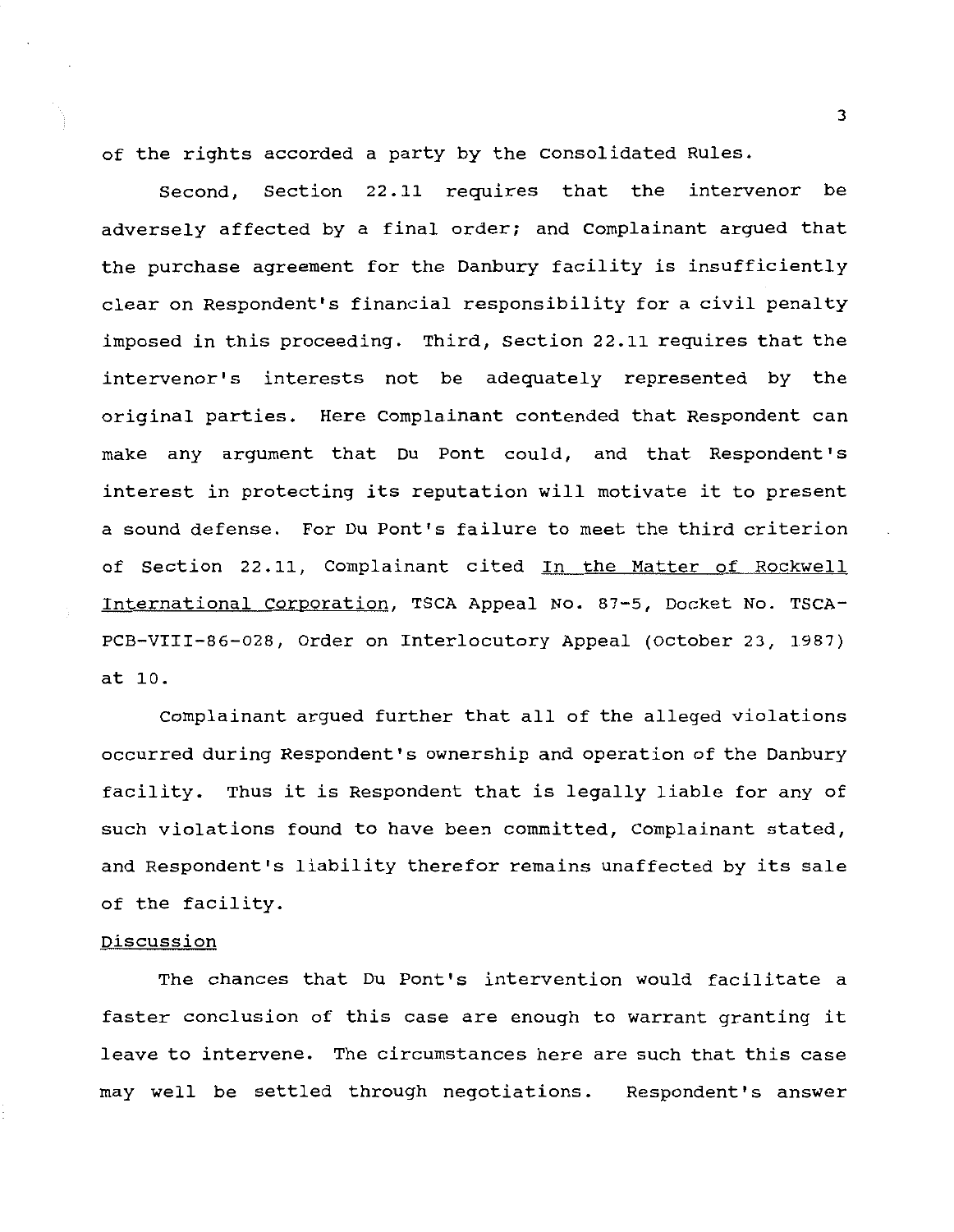generally admitted all of the factual allegations in the complaint that sought to establish liability; and Du Pont stated that it will be responsible for any civil penalty, and that it is interested in settlement negotiations.<sup>1</sup> It makes sense that Du Pont's direct participation would facilitate these negotiations.

As to the three criteria for intervention in Section 22.11, the first is avoiding undue prolongation of the proceeding. Allowing Du Pont's intervention should, as suggested, serve actually to speed, not delay, the conclusion of this case. Nonetheless, if settlement negotiations fail and the case is resolved through litigation, any time connected with Du Pont's participation should be fairly controllable, since the fact situation underlying the alleged violations is relatively simple and is uncontested by Respondent.

As for an adverse effect on Du Pont of the final order in this case, a reading of the purchase contract, especially the two sections specified by Du Pont, reasonably supports Du Pont's interpretation that it is liable for any civil penalty. Complainant's challenge to this interpretation was stated simply in general terms, without a citation of any specific language or clause in the contract. Thus Du Pont's interpretation is sustained by a preponderance of the evidence. Per Rockwell International Corporation, supra at 7, this contractual obligation of Du Pont to

<sup>1</sup> In addition, the amount of the civil penalty at issue appears moderate for firms of the size of Du Pont and Respondent, so that neither would seem motivated to litigate out of a financial need to try to reduce any penalty to a small fraction of the amount proposed.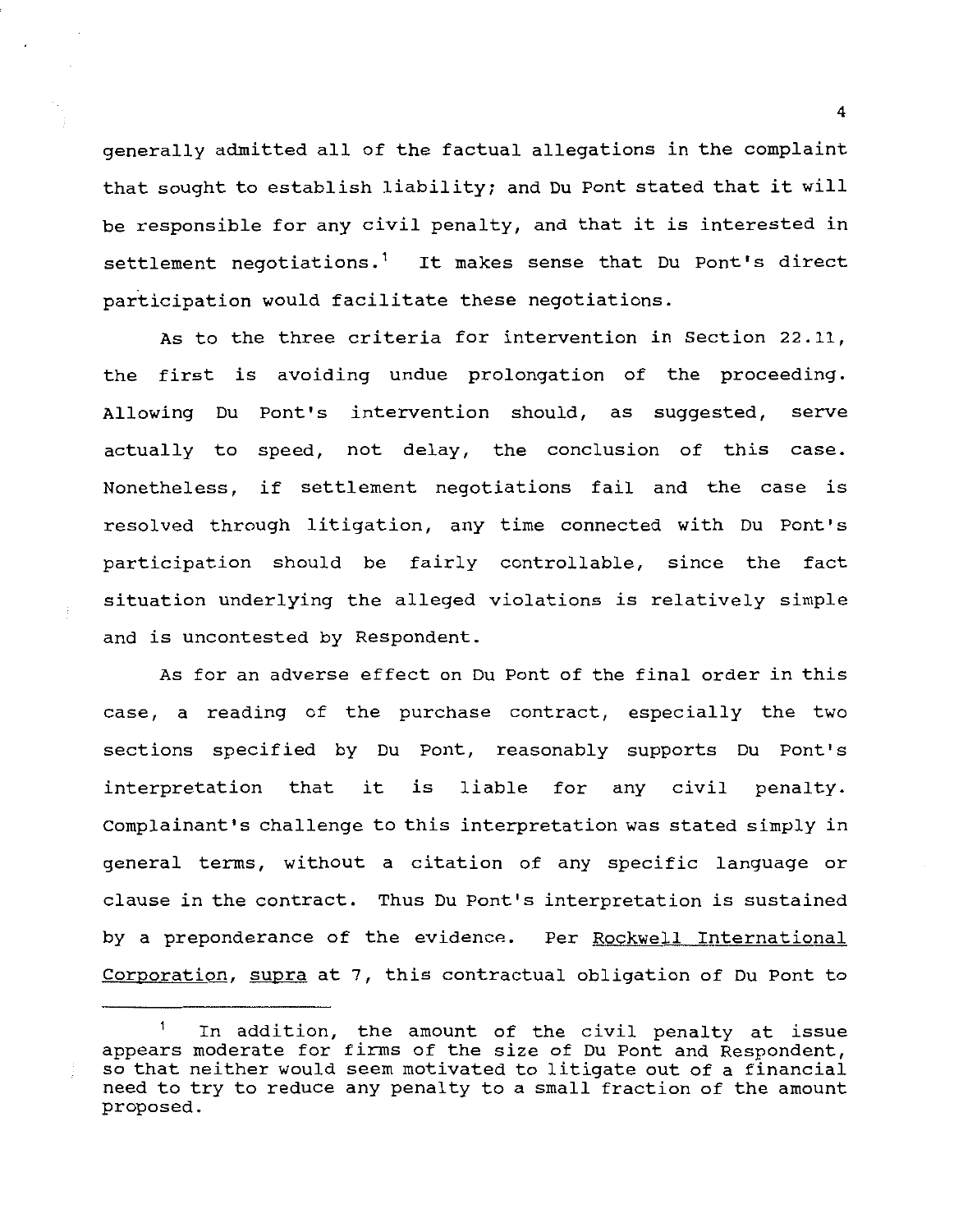pay any civil penalty satisfies the adverse effect criterion of Section  $22.11.<sup>2</sup>$ 

The third criterion from Section 22.11 concerns the adequacy of Du Pont's representation by Respondent. In Rockwell International Corporation, cited by Complainant in the instant case, the Department of Energy ("DOE") sought intervention because it was contractually obligated to reimburse the respondent Rockwell International Corporation ("Rockwell") for any civil penalty for environmental noncompliance. DOE's motion for intervention was denied specifically because DOE was held to be adequately represented by Rockwell. "Rockwell's reputational interest and DOE's monetary interest are sufficiently similar to assure adequate representation" (Rockwell International Corporation, supra, at 10- 11) .

But the primary argument here of Du Pont--that its

Respondent sold the Danbury facility to Du Pont on March 16, 1990, which was after the January 31, 1990 EPA inspection on which the subsequent December 31, 1990 complaint was apparently based, and after the 1988 and 1989 violations alleged in the complaint. This time sequence suggests a reasonable possibility that Respondent and Du Pont, in determining the sale price for the Danbury facility, knew enough about a potential EPA enforcement action so that it was a factor serving to lower the sale price. Thus Respondent may already have sustained some financial loss from its alleged environmental noncompliance, in addition to the injury to its business reputation.

<sup>2</sup> A related point was mentioned in Rockwell International Corporation (supra, at 6 n. 5): the public policy aspects of reducing economic incentives for a company to comply with environmental statutes when somebody else promises reimbursement<br>for any sanctions for noncompliance. In the instant case, any sanctions for noncompliance. Complainant has not argued that Respondent's sale of its Danbury facility violated public policy by reducing Respondent's incentives to obey environmental laws.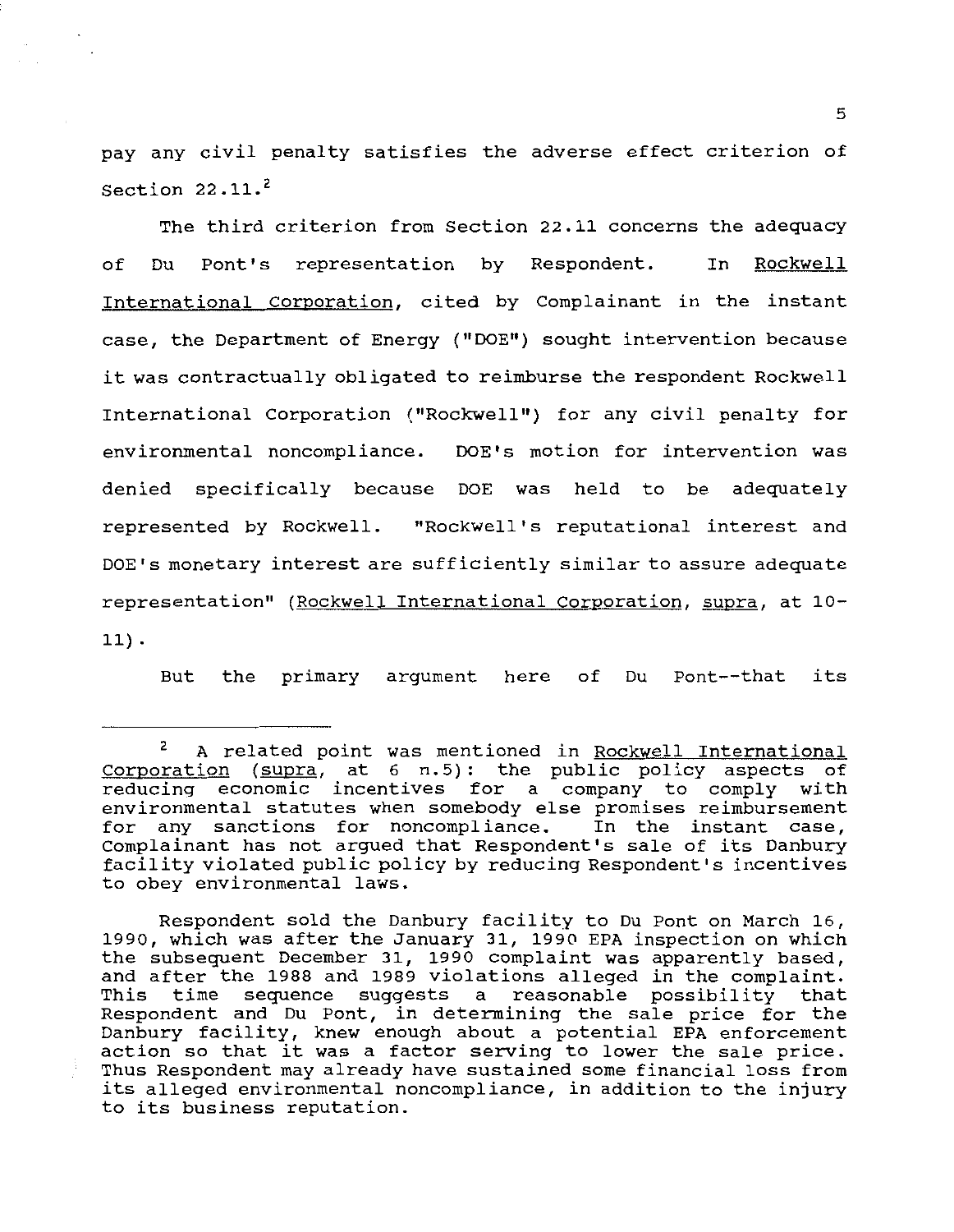intervention will speed settlement negotiations, because it will pay the settlement bill--was not raised in Rockwell International Corporation.<sup>3</sup> Hence that decision is not dispositive on this point. The alternative suggested for DOE by Rockwell International Corporation (supra, at 11) --that DOE participate as an amicus curiae--would be unhelpful for Du Pont in settlement negotiations.

It does seem true, as contended by Complainant, that in any litigation, any argument that Du Pont might make could as well be made by Respondent. In this respect, Du Pont is adequately represented by Respondent.

But the decisive vehicle for resolving this case, as suggested above, may well be settlement negotiations. In these negotiations, the interests of Du Pont and Respondent could diverge. If those negotiating fail to agree to a settlement, they are remitted to litigation; here the main burden would seemingly fall on Respondent, which best knows any evidence that could mitigate or eliminate the proposed penalty. If, on the other hand, the case is resolved through a settlement, the major burden would fall on Du Pont, which will write the check.

Consequently, in settlement negotiations, Respondent and Du Pont may well assess differently how much of a civil penalty it would be worth agreeing to in order to avoid litigation. Since

<sup>&</sup>lt;sup>3</sup> The issue was not raised although it was stated that "the parties have successfully negotiated an agreement regarding remediation of the alleged violations, and only the issue of a monetary penalty prevents the matter from being completely resolved" (footnote omitted) (Rockwell International Corporation, supra, at  $1-2$ ).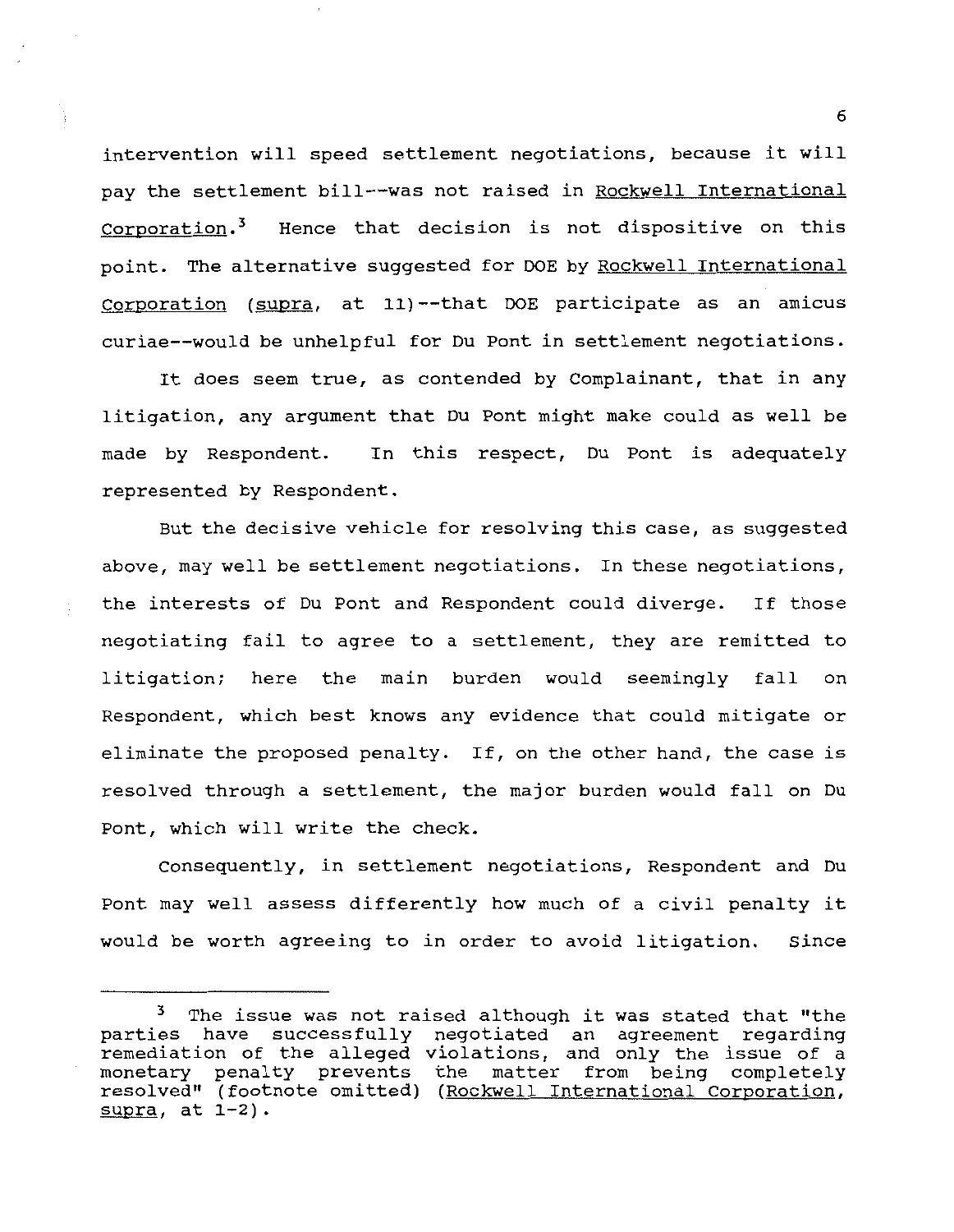settlement negotiations seem a logical vehicle for resolving this case, Du Pont's proposed intervention satisfies the third criterion of Section 22.11 that its interests not be adequately represented by the original parties.

In sum, settlement negotiations appear a reasonable method for resolving this case; they would be aided by Du Pont's participation; and Du Pont's intervention satisfies the three criteria of Section *22* .11. Accordingly, Du Pont will be allowed to intervene.

# Order

Du Pont's motion for leave to intervene is granted.

 $\frac{1}{2}$ .  $\sim$  / Thoms<sub>1</sub>

Thomas w. Hoya Administrative Law Judge

Dated:

 $J\omega u$